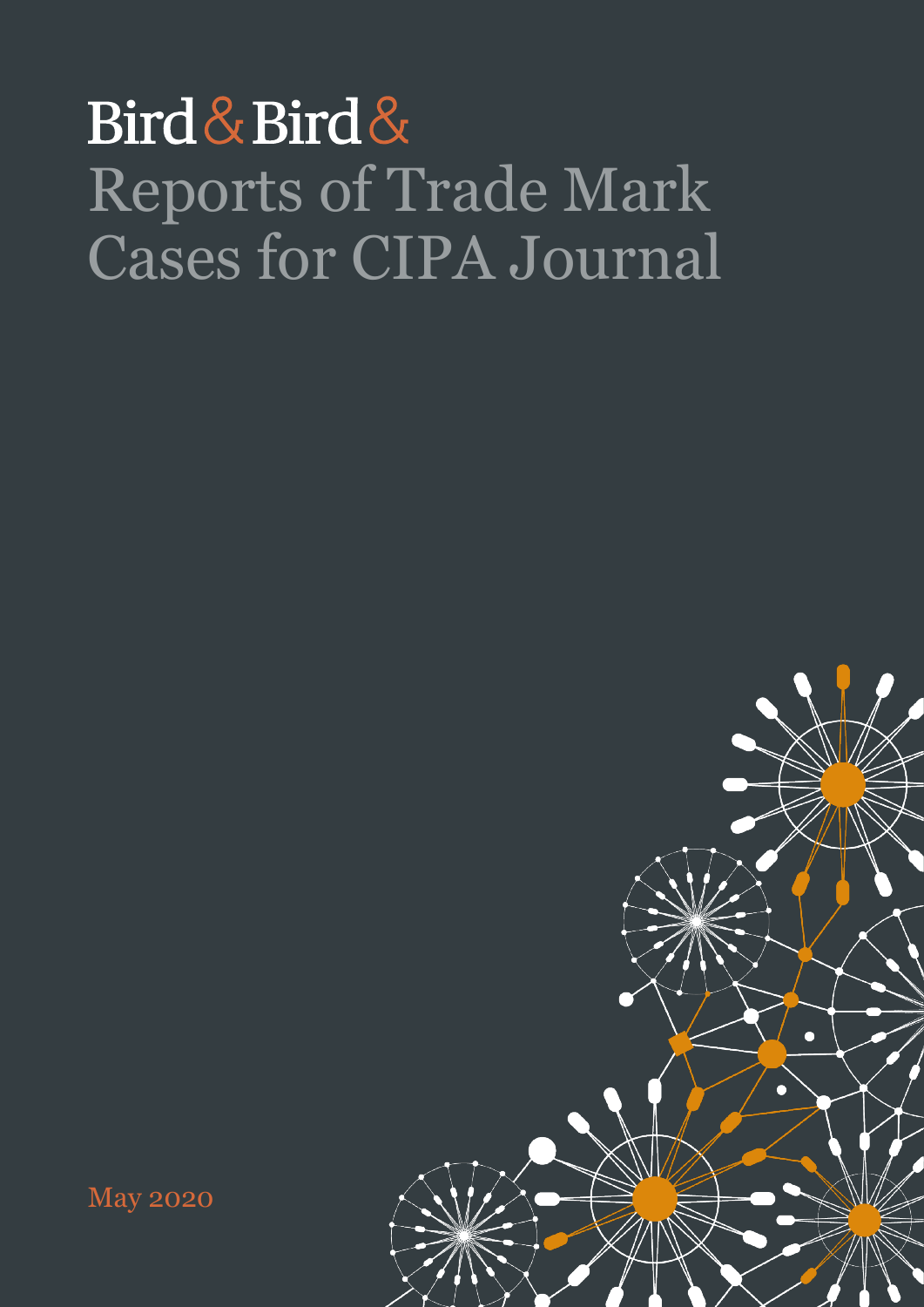# Trade mark decisions

## Decisions of the General Court (GC) and Court of Justice (CJ)

| Ref no.                                                                                                                                                                                                                                                                       | Application (and where applicable, earlier<br>mark)                                                                                                                                                                                                                         | Comment                                                                                                                                                                                                                                                                                                                                                                                                                                                                                                                                                                                                                                                                                                                                                                                                                                                                                                                                                                                                                                                                                                                                                                                                                                                                                                                                                                                                       |
|-------------------------------------------------------------------------------------------------------------------------------------------------------------------------------------------------------------------------------------------------------------------------------|-----------------------------------------------------------------------------------------------------------------------------------------------------------------------------------------------------------------------------------------------------------------------------|---------------------------------------------------------------------------------------------------------------------------------------------------------------------------------------------------------------------------------------------------------------------------------------------------------------------------------------------------------------------------------------------------------------------------------------------------------------------------------------------------------------------------------------------------------------------------------------------------------------------------------------------------------------------------------------------------------------------------------------------------------------------------------------------------------------------------------------------------------------------------------------------------------------------------------------------------------------------------------------------------------------------------------------------------------------------------------------------------------------------------------------------------------------------------------------------------------------------------------------------------------------------------------------------------------------------------------------------------------------------------------------------------------------|
| <b>CJEU</b><br>$C - 567/18$<br>Coty Germany<br>$GmbH$ ("Coty") $v$<br><b>Amazon Services</b><br>Europe Sàrl,<br>Amazon Europe<br>Core Sàrl, Amazon<br>FC Graben GmbH,<br>Amazon EU Sàrl<br>("Amazon")<br>2 April 2020<br>Reg 207/2009<br><b>Reported by:</b><br>Lauren Kourie | <b>DAVIDOFF</b><br>- perfumes, essential oils, cosmetics (3)                                                                                                                                                                                                                | On a preliminary reference from the<br>German Federal Court of Justice, the CJ<br>held that a service provider who merely<br>stored goods on behalf of a third party<br>seller, unaware that those goods<br>infringed trade mark rights, did not itself<br>infringe the trade mark because it did not<br>use the trade mark in its own commercial<br>communication.<br>Coty became aware of perfumes bearing<br>its DAVIDOFF mark being sold by third<br>parties through the Amazon platform.<br>Coty subsequently brought an action for<br>trade mark infringement against<br>Amazon. In order to determine<br>Amazon's liability for storing infringing<br>goods in their warehouse via the<br>'Fulfilled by Amazon' service, the<br>referring court sought clarification on the<br>correct interpretation of stocking goods<br>under article $9(2)(b)$ (now article $9(3)(b)$ )<br>of Regulation 2017/1001).<br>The CJ held that for the 'stocking' of<br>goods to be classified as 'using' the mark<br>for the purpose of infringement, it is<br>necessary for the storage provider itself<br>to pursue the aim of offering the goods<br>for sale or putting them on the market.<br>In this case, only the third party sellers<br>used the mark with this intention. In<br>contrast, Amazon's service merely<br>created the technical conditions<br>necessary for the third parties' use of the<br>marks. |
| Ref no.                                                                                                                                                                                                                                                                       | Application (and where applicable, earlier<br>mark)                                                                                                                                                                                                                         | Comment                                                                                                                                                                                                                                                                                                                                                                                                                                                                                                                                                                                                                                                                                                                                                                                                                                                                                                                                                                                                                                                                                                                                                                                                                                                                                                                                                                                                       |
| GC<br>$T - 77/19$<br>Alcar Aktiebolag v<br>EUIPO; Alcar<br><b>Holding GmbH</b><br>26 March 2020<br>Reg 207/2009<br><b>Reported by:</b><br>Rebecca Slater                                                                                                                      | alcar.se<br>dealer services, sales and<br>advertising in relation to<br>vehicles and boats (35)<br>vehicle and boat renting and<br>hire services; providing<br>information about<br>automobiles and boats for<br>lease by the internet (39)<br><b>ALCAR</b><br>$\mathbf{1}$ | The GC upheld the BoA's decision that<br>there was a likelihood of confusion<br>between the marks under article $8(1)(b)$ .<br>The GC upheld the BoA's finding that<br>there was a low to average degree of<br>similarity between the goods covered by<br>the earlier mark and the services applied<br>for. The GC noted that although goods<br>were generally different from services by<br>their nature, they could be<br>complementary, or share the same<br>purpose and therefore compete with each<br>other.<br>The GC upheld the BoA's finding that the<br>marks were visually highly similar on<br>grounds that they both contained the                                                                                                                                                                                                                                                                                                                                                                                                                                                                                                                                                                                                                                                                                                                                                                |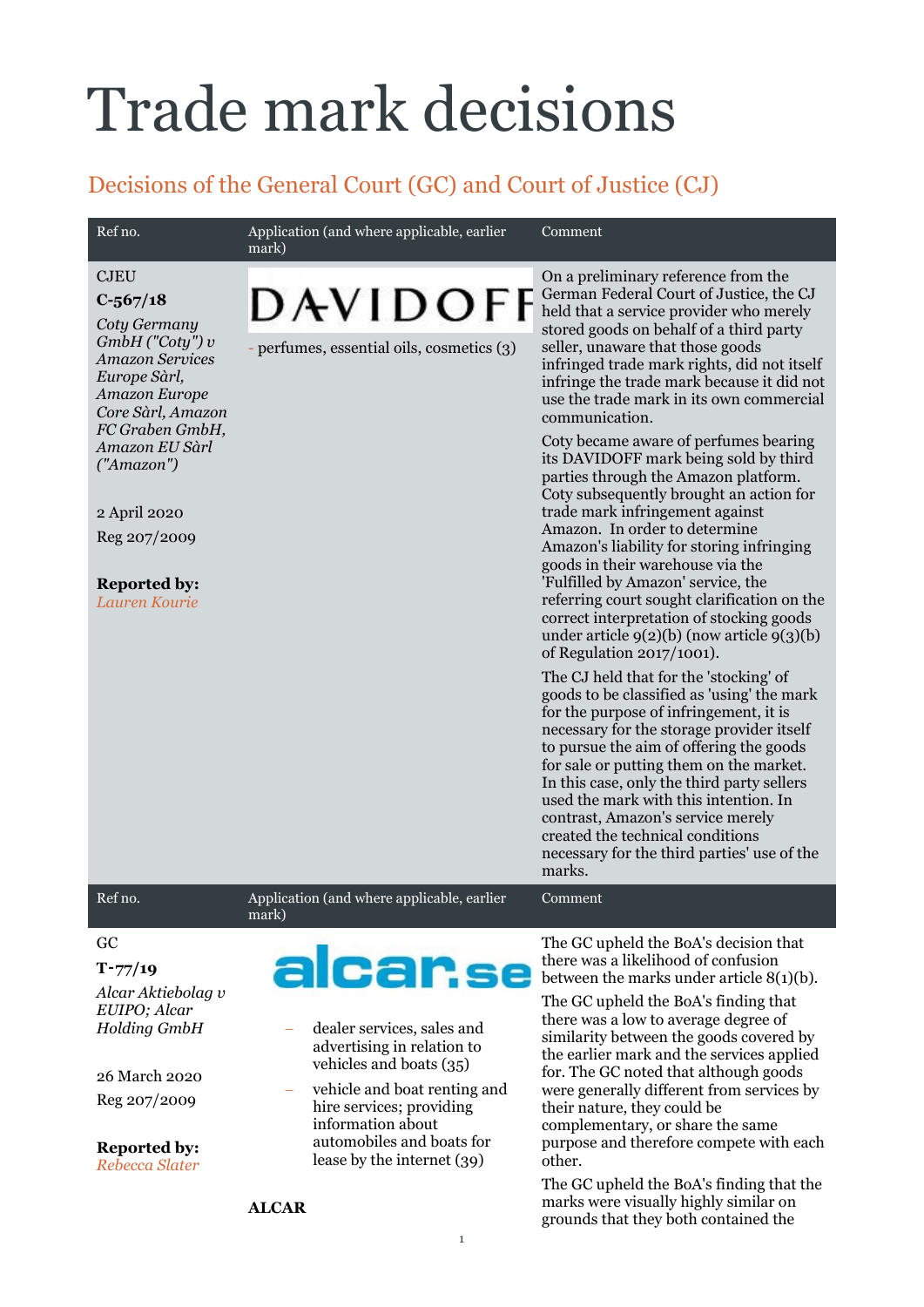|                                                                                                                                                             | anti-theft devices for wheels<br>(6)<br>exhaust systems (7)<br>vehicle parts and accessories,<br>$\qquad \qquad -$<br>namely disc edges of<br>aluminium or steel, wheel nuts<br>and wheel screws, valves for<br>pneumatic tyres, snow chains<br>(12)                                             | word element 'ALCAR'. The presence of<br>the '.se' element in the mark applied for<br>did not distinguish it from the earlier<br>mark as it was merely secondary.<br>Similarly, the graphic representation of<br>the mark applied for did not contain<br>sufficient originality to differentiate<br>between the marks.<br>The BoA was also correct to find a high<br>degree of phonetic similarity and a<br>neutral degree of conceptual similarity.                                                                     |
|-------------------------------------------------------------------------------------------------------------------------------------------------------------|--------------------------------------------------------------------------------------------------------------------------------------------------------------------------------------------------------------------------------------------------------------------------------------------------|--------------------------------------------------------------------------------------------------------------------------------------------------------------------------------------------------------------------------------------------------------------------------------------------------------------------------------------------------------------------------------------------------------------------------------------------------------------------------------------------------------------------------|
| Ref no.                                                                                                                                                     | Application (and where applicable, earlier<br>mark)                                                                                                                                                                                                                                              | Comment                                                                                                                                                                                                                                                                                                                                                                                                                                                                                                                  |
| GC<br>$T-688/18$<br>Exploitatiemaatsc<br>happij De<br>Berghaaf BV $v$<br>EUIPO; Brigade<br><b>Electronics Group</b><br>plc<br>5 March 2020<br>Reg 2017/1001 | <b>CORNEREYE</b><br>cameras; monitors; apparatus<br>for the recording and<br>reproduction of images;<br>dataprocessing apparatus (9)<br><b>BACKEYE</b><br>closed circuit television<br>apparatus comprising<br>television cameras and<br>television monitors, all for<br>mounting on vehicles or | The GC annulled the BoA's decision that<br>there was a likelihood of confusion under<br>article $8(1)(b)$ .<br>The BoA had erred in taking into account<br>the semantic meaning of the marks when<br>it found that they had phonetic and<br>visual similarity. Further, the terms<br><b>BACK</b> and <b>CORNER</b> were not<br>conceptually similar.<br>The GC held that the common EYE<br>element was not sufficient to establish<br>similarity between the marks, as this<br>would be perceived by the relevant public |
| <b>Reported by:</b><br><b>Megan Curzon</b>                                                                                                                  | mobile apparatus, and for use<br>in assisting drivers in<br>manouvering, parts and<br>fittings for the aforementioned<br>$\text{goods}(9)$                                                                                                                                                       | as referring to the function of the goods<br>and was therefore descriptive.<br>Evidence of the earlier mark's acquired<br>distinctiveness was also not sufficient to<br>offset the lack of similarity between the<br>marks.                                                                                                                                                                                                                                                                                              |

## **High Court concludes SkyKick case**

## *Sky Plc & Ors v SkyKick UK Ltd & Anr* **(Arnold LJ; [2020] EWHC 990 (Ch); 29 April 2020)\***

*After referring three questions about the assessment of marks filed in bad faith to the CJEU, Arnold LJ reviewed the CJEU's ruling and gave judgment as to whether SkyKick had indeed infringed Sky's marks. Justin Bukspan reports*

## Facts

Sky alleged that Skykick had infringed four of its EU trade marks and one UK trade mark by using 'SkyKick' and variants of that word and that it had committed passing off. In particular, SkyKick had used 'SkyKick' in relation to a product which automated the migration of business email accounts from Microsoft Office to Microsoft Office 365. SkyKick denied infringement and passing off and counterclaimed for a declaration that the SKY marks were wholly or partially invalid because their specifications lacked clarity and precision and that the marks had been applied for in bad faith.

#### The earlier decisions

At trial, Arnold J as he then was, dismissed the claim for passing off but found that some of SkyKick's activities were fully or partially covered by the goods and services in Classes 9 and 38, some of which were very broad, like "computer software" and "telecommunication services" ([2018] EWHC 155 (Ch)). After reviewing SkyKick's counterclaim, Arnold J referred several issues to the CJEU.

The CJEU (Case C-371/18) held that: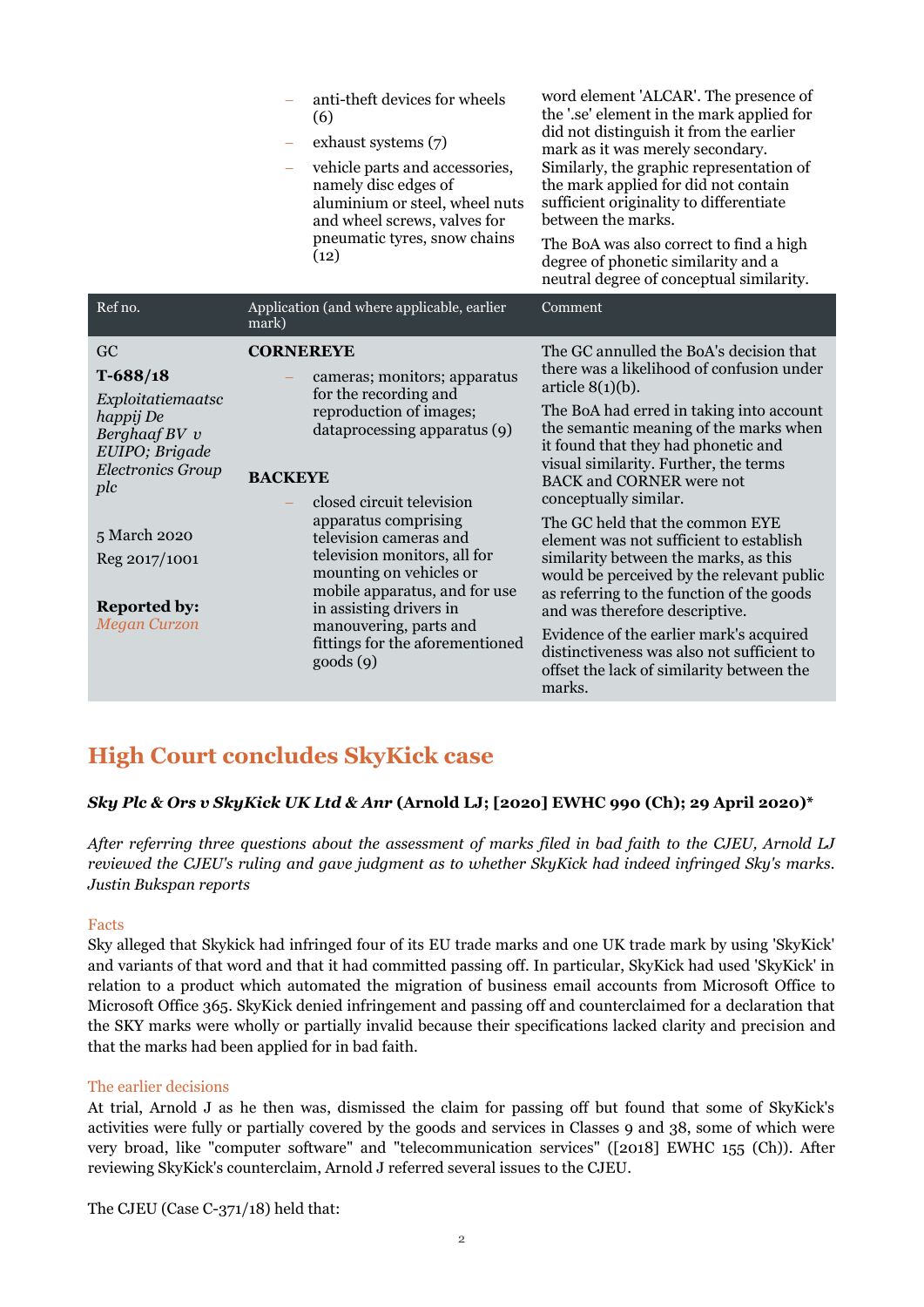- 1. Lack of clarity and precision was not a ground to invalidate a registration;
- 2. An application made without any intention to use the mark for the goods and services covered and with the intention either of undermining, in a manner inconsistent with honest practices, the interests of third parties, or of obtaining, without even targeting a specific third party, an exclusive right for purposes other than those falling within the functions of a trade mark, had indeed been made in bad faith. If such bad faith was established in relation to some of the goods and services in the application, then the mark would only be held partially invalid in respect of those goods and services; and
- 3. Member States were not precluded from including in their national trade mark law the requirement for applicants to declare their intention to use the trade mark in respect of the goods and services applied for.

## Validity of the SKY marks: lack of clarity and precision

On the basis of the CJEU's decision, Arnold LJ held that Sky's marks could not be declared invalid due to the lack of clarity and precision of the terms covered.

## Validity of the SKY marks: bad faith

Following the CJEU's response regarding partial invalidity for bad faith, SkyKick sought permission to add "telecommunications services" and "electronic mail services" to the list of specific services that it had alleged to have been applied for in bad faith. Arnold LJ refused to grant permission as it was far too late to raise the allegation.

Nevertheless, Arnold LJ found that Sky's marks had been partially filed in bad faith. Sky had no intention to use the marks for all the relevant goods and services at the time of filing or for the foreseeable future, rather, the application had been made purely as a "legal weapon" against third parties. Furthermore, the Judge held that Sky had made a false declaration of intent in relation to the UK Trade Mark, which was plainly inconsistent with honest practices.

On that basis, Arnold LJ proceeded to review the 8 terms previously identified and narrowed some of them down to reflect what Sky had actually provided for its customers. For example, "computer software" was replaced with:

*"computer software supplied as part of or in connection with any television, video recording or home entertainment apparatus or service; computer software supplied as part of or in connection with any telecommunications apparatus or service; electronic calendar software; application software for accessing audio, visual and/or audio-visual content via mobile telephones and/or tablet computers; games software".*

Other terms properly reflected Sky's business and were left unchanged, in particular "telecommunications services" and "electronic mail services".

## Infringement under article  $9(2)(b)$  of the Regulation/article 10(2)(b) of the Directive

In the earlier judgment, Arnold J (as he then was) had concluded that if the marks were validly registered, then SkyKick had infringed them. He had specifically held that SkyKick's email migration services were identical to "electronic mail services" and he saw no justification for reconsidering that conclusion following the decision of the CJEU.

In relation to "telecommunication services", counsel for Sky drew Arnold LJ's attention to a series of decisions of the General Court which he submitted stood as authority for the proposition that terms which were not clear and precise were to be disregarded in any claim for infringement. SkyKick agreed with this submission. Arnold LJ reviewed the cases and summarized the applicable principles of interpretation as follows:

1. General terms are to be interpreted as covering the goods or services clearly covered by the literal meaning of the terms, and not other goods or services.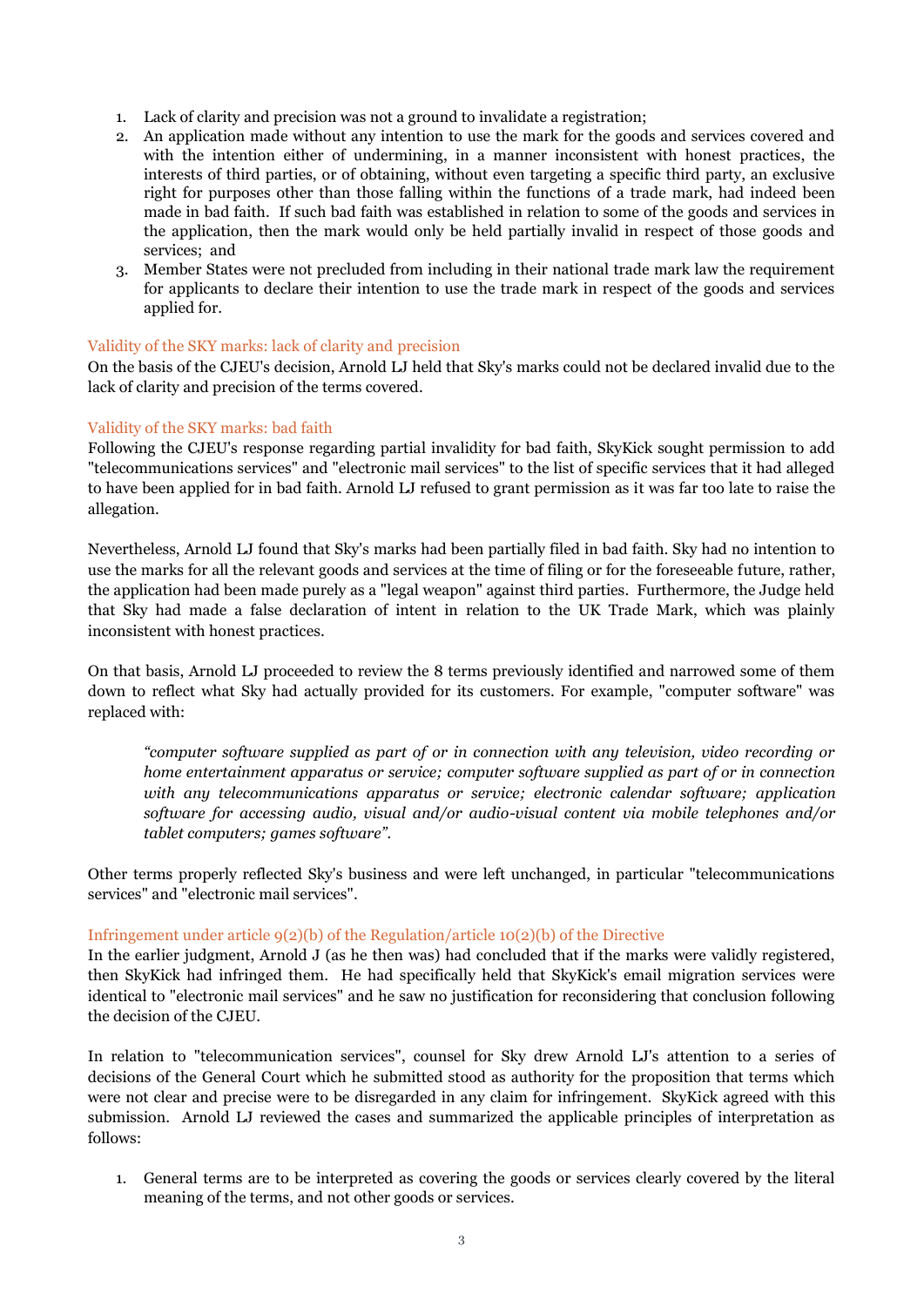- 2. In the case of services, the terms used should not be interpreted widely, but confined to the core of the possible meanings attributable to the terms.
- 3. An unclear or imprecise term should be narrowly interpreted as extending only to such goods or services as it clearly covers.
- 4. A term which cannot be interpreted is to be disregarded.

Applying these principles, Arnold LJ held that "telecommunications services" should be interpreted as meaning services consisting of or relating to telecommunication per se. It followed that "telecommunication services" included services consisting of or relating to email. However, this added nothing to Sky's infringement case based on "electronic mail services". That aside, none of SkyKick's products were held to be identical to "telecommunication services". However, although Arnold LJ thought some of SkyKick's products could be similar to such services, it was not necessary for him to consider the point in detail.

## **Trade mark infringement where a mark has been revoked for non-use**

## *AR v Cooper International Spirits LLC, St Dalfour SAS, Établissement Gabriel Boudier SA*  **(CJ; C-622/18; 26 March 2020)**

*Where a trade mark has been revoked for non-use, Member States may decide whether the proprietor can rely on infringements prior to revocation. Theo Cooper reports.*

## Background

AR was the owner of the semi-figurative trade mark SAINT GERMAIN, registered on 12 May 2006 for goods and services in Classes 30, 32 and 33. AR brought infringement proceedings against various parties for a liqueur sold under the name 'St-Germain' in the Paris Regional Court. In parallel proceedings, the SAINT GERMAIN trade mark was revoked by the Regional Court in Nanterre, France. This revocation was upheld by the French Court of Appeal on 11 February 2014.

Notwithstanding the revocation, AR maintained its infringement claims in the Paris Regional Court for the period prior to revocation of the mark, but these were dismissed on the basis that there had been no use of the mark since it had been filed. This decision was upheld in the French Court of Appeal, which found, inter alia, that AR could not successfully prove an adverse effect on the mark where there has been no use of the mark by its owner.

AR appealed this judgment, the French Court of Cassation referred to the CJEU the question of whether, under articles 5(1)(b), 10 and 12 of Directive 2008/95/EC, a proprietor could obtain compensation for injury caused by infringement of a mark in circumstances where the mark was revoked for non-use upon expiry of the five year period after registration.

## Decision

The Court cited its earlier judgment in *Länsförsäkringar AB v Matek A/S* (C-654/15), that article 51(1)(a) of Regulation 207/2009 conferred a grace period in which a proprietor could rely on the exclusive rights of a trade mark for all the goods and services registered, without having to demonstrate such use.

Considering article  $5(1)(b)$ , the first subparagraph of article 10(1) and the first subparagraph of article 12(1) of Directive 2008/95/EC, read in conjunction with recital 6, the CJEU held that EU Member States could decide whether to allow a trade mark proprietor the right to claim for trade mark infringement where the mark has been revoked for non-use upon expiry of the grace period, in relation to the time before revocation took effect. The Court also held that Member States were free to determine the date on which such revocation took effect.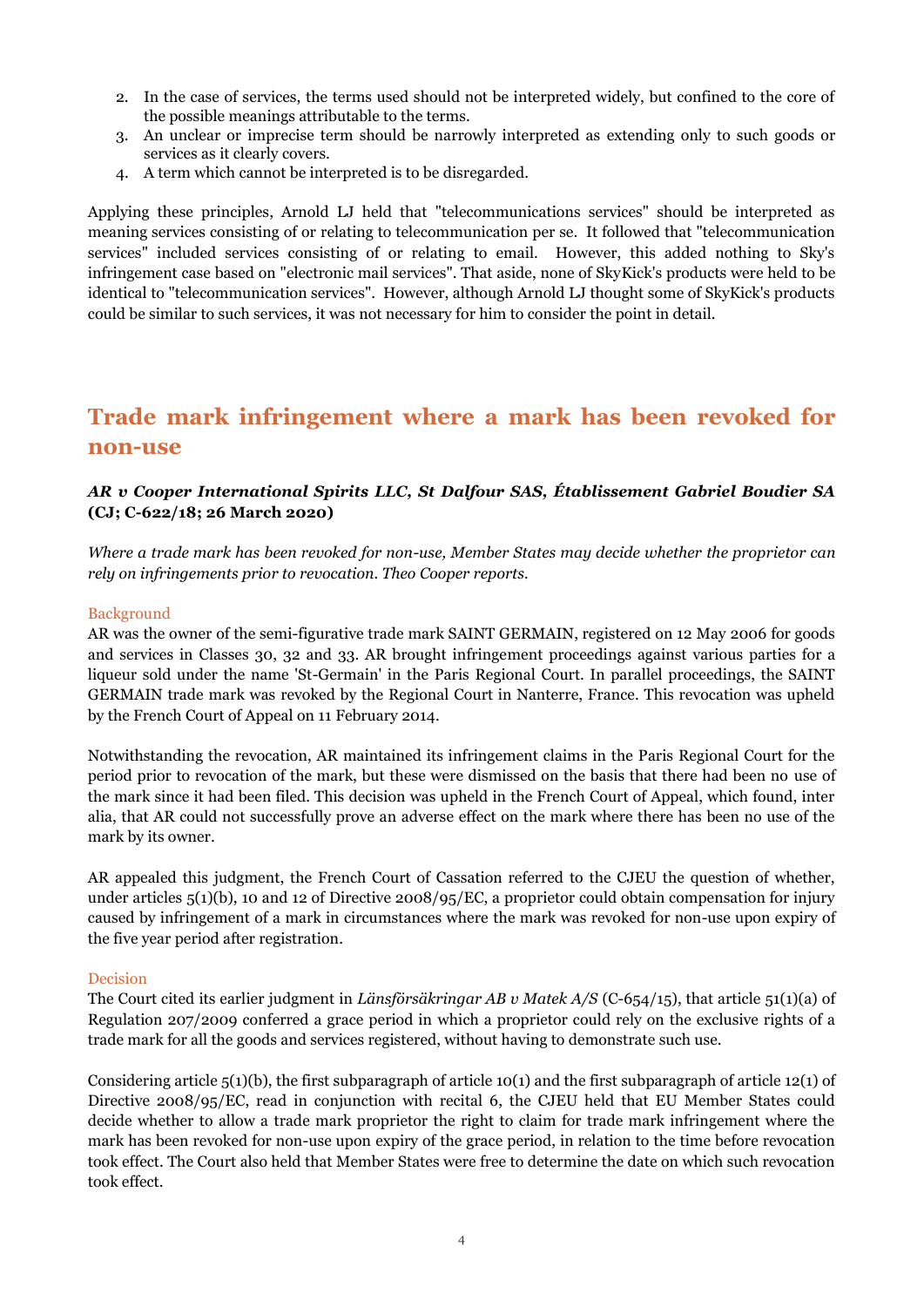Furthermore, in determining whether the goods or services of the alleged infringer were identical or similar to the goods or services covered by the EU trade mark at issue, the Court held that the rights of the proprietor during this period had to be assessed by considering the goods and services for which the mark was registered, rather than those on which the mark was actually used. The present case was distinguished from *Länsförsäkringar* on the basis that it specifically concerned the question of the scope of that exclusive right on expiry of the grace period where the trade mark had already been revoked.

In the circumstances, the CJEU found that under French legislation revocation occurred upon expiry of the five-year period following registration, and that France had not made use of the option provided for in article 11(3) of Directive 2008/95 to legislate that where a counterclaim for revocation was made, a trade mark could not be successfully invoked in infringement proceedings if it was established that the mark could be revoked pursuant to article 12(1). Therefore, French legislation allowed for a trade mark proprietor to rely on infringement of its exclusive rights during the grace period, even after those rights were revoked. The CJEU did however note that the extent of the proprietor's exclusive rights following expiry of the five-year period, in the event of a counterclaim or a defence lodged by a party in infringement proceedings, could be affected by a finding that the proprietor had not begun to make use of the mark at that time.

In addition, the Court held that damages had to be "appropriate to the actual prejudice suffered" by the proprietor of the trade mark and accordingly non-use remained an important factor in determining the existence or extent of injury sustained by the proprietor.

## **Burlington Arcade finally succeeds against Burlington Fashion**

## *Tulliallan Burlington Ltd ("Tulliallan") v EUIPO, Burlington Fashion GmbH ("Burlington Fashion")* **(CJ; Joined cases C-155/18 P to C-158/18 P; 4 March 2020)**

*The CJEU provides clarification on the relevance of Praktiker to trade marks registered at the date of the judgment, and also the conditions set out in article 8(5). Tom Hooper reports.* 

Tulliallan is the proprietor of a well-known shopping arcade in London which specialises in luxury goods such as jewellery and fashion boutiques. Tulliallan opposed four international registrations designating the EU filed by Burlington for the word mark BURLINGTON and three figurative marks containing that term (see below). The contested marks were filed in classes 3, 14, 18 and 25. All classes, other than 25, were opposed.



Tulliallan's oppositions were based on articles  $8(1)(b)$ ,  $8(4)$  and  $8(5)$  of Regulation No. 207/2009 and their earlier registered rights and reputation in the word mark BURLINGTON and also a number of figurative marks incorporating the term BURLINGTON ARCADE. These registrations covered shopping arcade services, real estate services and the leasing or management of property in classes 35 and 36. Some of them also covered entertainment services in class 41.

The oppositions were successful at first instance at the EUIPO, and the applications were refused. The BoA then annulled the EUIPO's decision on the basis that, whilst Tulliallan had shown a broad reputation in relation to class 35 and 36 services, they had not shown a reputation for retail services. Accordingly, the goods and services were found to be dissimilar such that a likelihood of confusion did not exist, despite the identity and close similarity in the marks.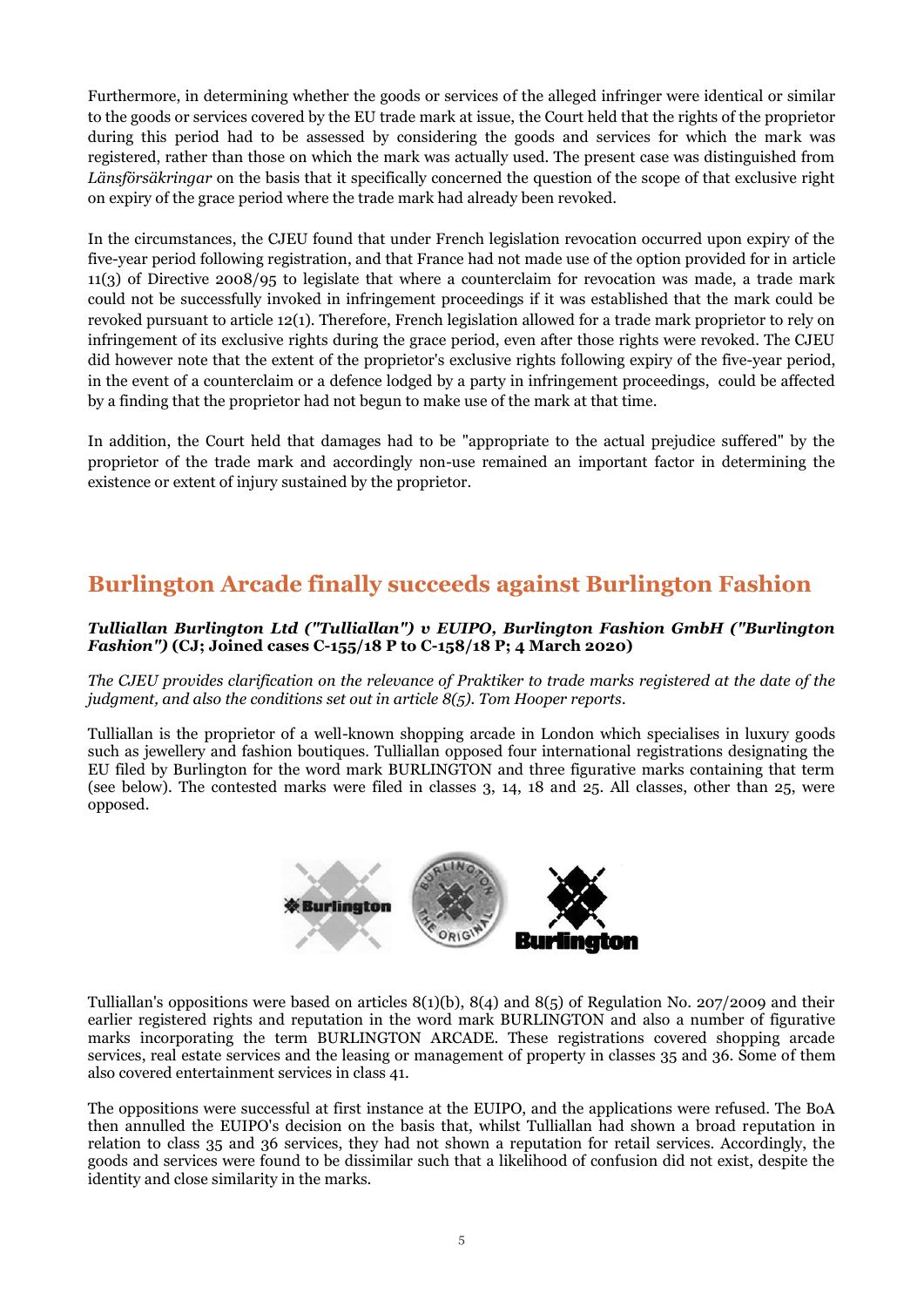Tulliallan appealed to the GC which held that the BoA's conclusion that reputation had not been established in relation to retail services was wrong. This was because the leading case of *Praktiker Bau-und Heimwerkermarkte* (Case C-418/02) did not support the BoA's conclusion that shopping arcades or centres should be excluded from the definition of retail services. Instead, the GC found that the concept of retail services in class 35 would encompass shopping arcade services in relation to sales.

The GC therefore held that Tulliallan had a reputation in relation to retail services. However, notwithstanding this finding, the GC held that Tulliallan were unsuccessful under article 8(5) as they failed to submit consistent evidence showing that use of Burlington Fashion's marks took unfair advantage of the distinctive character or repute of the earlier marks. Similarly, in relation to article 8(4), Tulliallan had simply not provided the factual or legal material necessary to succeed under that heading.

The GC held that the article 8(1)(b) ground failed due to the lack of similarities between the goods and services in a finding which was also impacted by *Praktiker.* The GC found that, for the term "retail services" in class 35, it was necessary for the goods being sold to be precisely specified. According to the GC, the absence of any precise statement of the goods which may be sold in the various shops comprising a shopping arcade such as Burlington Arcade precluded any association between those shops and the goods covered by the contested trade marks. In the absence of such a statement, the GC held that no similarity or complementarity could be established between the services covered by the earlier marks and the goods covered by the marks applied for.

The case was then appealed to the CJEU; the AG largely agreed with the GC that Tulliallan failed to meet the criteria to succeed under the grounds in articles  $8(4)$  and  $8(5)$ . The main reason for this was that the reputation of the BURLINGTON shopping arcade was closely linked to the shops trading from the arcade, and also to nearby places such as Burlington Gardens. As a result, whilst BURLINGTON was closely associated with Tulliallan's arcade, it was not an invented word solely used by them and so consumers would not be deterred from visiting the arcade, thus changing their economic behaviour, simply because another retail premises had the BURLINGTON name.

In relation to article 8(1)(b), the AG took the view that the GC had incorrectly applied *Praktiker* in finding that retail services needed to specify the goods being offered for sale. In the case of *EUIPO v Cactus* (C-501/15 P), the EUIPO held that the need to specify the exact goods being retailed did not apply to trade marks registered before the *Praktiker* decision, i.e. before 7 July 2005 because the decision did not have retrospective effect. As a result, in relation to Tulliallan's three marks which pre-dated the *Praktiker*  decision, it was not necessary for Tulliallan to specify the exact goods being sold under their "shopping arcade services" in class 35 for there to be similarity between the goods and services. Therefore, the AG was of the opinion that the appeal should be allowed in relation to these three marks and recommended that the CJEU pass the case back to the GC for reconsideration.

Despite the AG's opinion, the Court finally determined Tulliallan's claims and declined to refer the case back to the GC. In relation to the article 8(1)(b) appeal, the Court agreed with the AG opinion, and found that *Praktiker* was only concerned with trade marks applied for registration, and not the protection conferred to trade marks at the time of the *Praktiker* decision. Therefore, the GC's judgment that the "absence of any precise statement of the goods which may be sold in the various shops comprising a shopping arcade, such as the shopping arcade referred to by the earlier trade marks, precluded any association between those shops and the goods of the mark applied for" was an error in law and that ground of appeal was upheld in favour of Tulliallan*.*

The Court also found that the GC had erred in its application of the conditions in article 8(5). It reiterated that the three conditions (being (1) link, (2) reputation and (3) risk that use of the mark applied for without due cause would take unfair advantage of, or be detrimental to, distinctive character or the repute of the earlier trade mark) were cumulative and that only one need not be satisfied for the ground of opposition to fail. It was found that the GC merely assessed the third condition and found that there was no risk of unfair advantage, detriment, etc, occurring. In doing do, they circumvented the need to assess the other two conditions.

The Court went on to state that the GC's approach to risk/injury was an error in law as their assessment was stricter than required by case law. As had been set out in *Intel Corporation* (C-252/07), when considering the third condition of article 8(5), and whether one of those injuries existed, a global assessment of the factors relevant to the case should be made. In the earlier decision, the GC based their assessment on a number of references to "attractiveness", for example finding that insufficient evidence had been provided to show that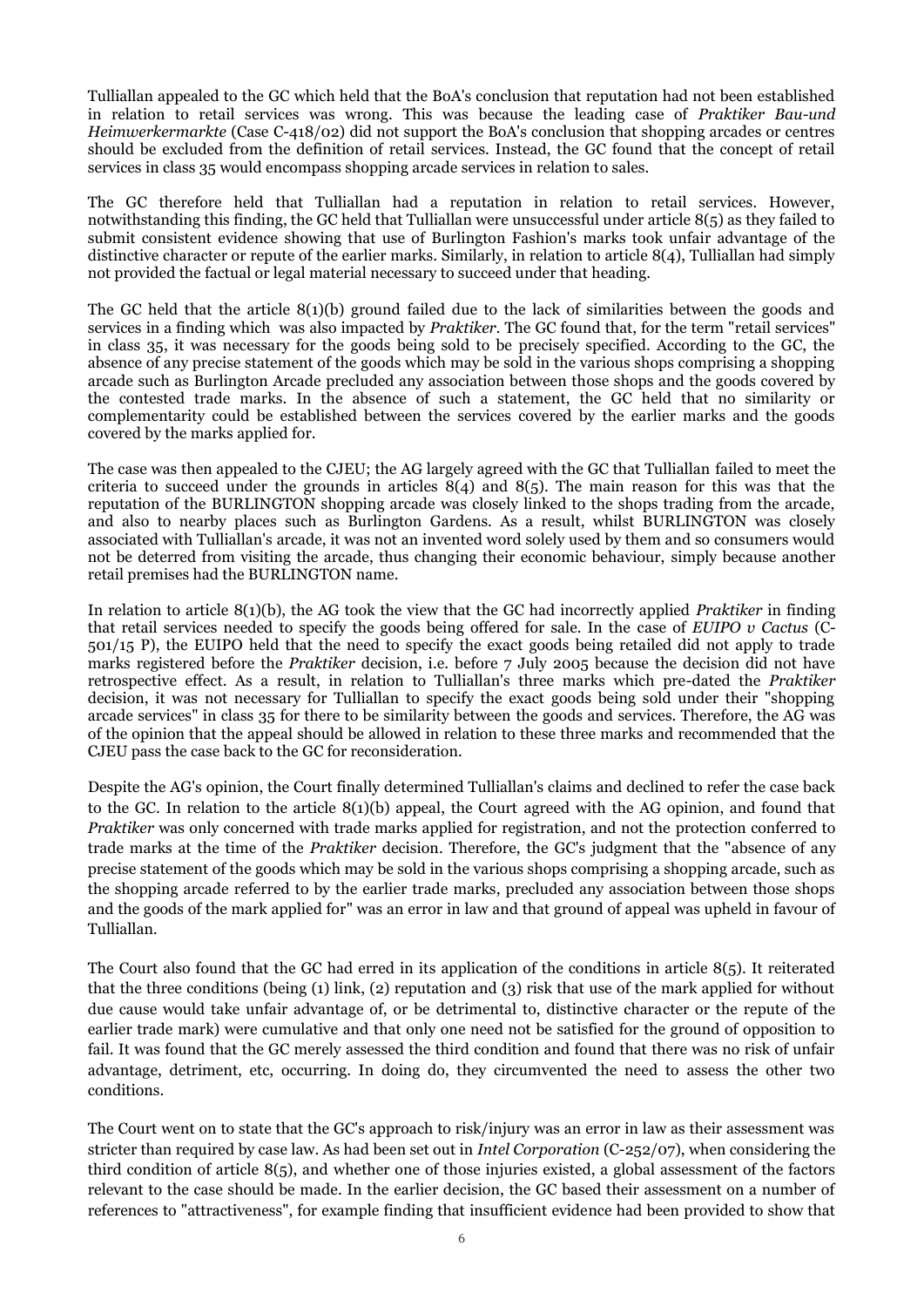use of the applied for marks would make the earlier marks "less attractive" or whether the use would reduce the "commercial attractiveness" of the arcades.

Such ambiguous references from the GC to "attractiveness" could not confirm beyond all doubt that they had in fact correctly assessed whether there was a risk of detriment to the distinctive character or the repute of the earlier marks, within the meaning of article 8(5). As a result, the GC's finding that there was no risk of such a reduction in attractiveness was not capable of proving that there was no risk of unfair advantage being taken of the distinctive character or the repute of the earlier trade marks. They had not correctly assessed the requirements and evidence and so this part of the appeal was also upheld in Tulliallan's favour.

The CJEU set aside the GC judgments, and annulled the BoA decisions.

## **No genuine use through second-hand sales**

## *Aiwa Co. Ltd v Aiwa Corporation* **(Mann J; [2019] EWHC 3468 (Ch); 13 December 2019)\***

*On appeal to the High Court, Mann J upheld the Hearing Officer's finding, albeit for different reasoning, ruling that second-hand sales of Aiwa branded products did not constitute genuine use. Lauren Kourie reports.*

#### Facts

Sony Corporation sold goods under the Aiwa brand before they were discontinued in 2008. Since 2008 there had been no retail sales of new goods using the Aiwa marks. However, there had been second-hand promotions and sales by third parties, as well as some limited after-sale services and activities by Sony and Aiwa Co. Ltd.

Having been set up to re-establish the Aiwa brand, Aiwa Co. Ltd acquired the majority of the Aiwa trade mark portfolio from Sony. A third party, Aiwa Corporation, later filed an application to register an Aiwa mark in the UK. Aiwa Co. Ltd opposed the registration based on its earlier marks and Aiwa Corporation responded with revocation proceedings for non-use of Aiwa Co. Ltd's marks under sections 46(1)(a) and (b).

The Hearing Officer found that the evidence of second-hand sales did not amount to genuine use of the marks in issue. Accordingly, he ordered the revocation of Aiwa Co. Ltd's registrations and dismissed the opposition against Aiwa Corporation's application.

## Two separate elements in determining genuine use

On appeal, the Judge took issue with the Hearing Officer's conflation of the issues of genuine use and consent, holding that the absence of proprietor consent did not automatically mean there was no genuine use and that both elements needed to be examined in a reasoned manner.

Taking first the issue of consent, the Judge considered whether Sony had consented to use of the Aiwa brand in the context of the second-hand sales. Aiwa Co. Ltd submitted that, when the goods were initially put on the market, Sony exhausted its rights and gave implied consent for onward sales, which included implied consent to genuine use of the mark in the context of those onward sales.

The Judge dismissed this argument and confirmed that the doctrine of exhaustion does not equate to the proprietor's implied consent for second-hand sales for the purposes of establishing genuine use. The Judge stated that the doctrine was not phrased in terms of consent and reiterated that exhaustion means the proprietor cannot complain about infringement "not because he is taken to have consented to that use, but because he has no more rights in relation to those goods". Accordingly, the Judge found that there was no consent for the purposes of establishing genuine use. The Judge nonetheless went on to consider the second element of genuine use.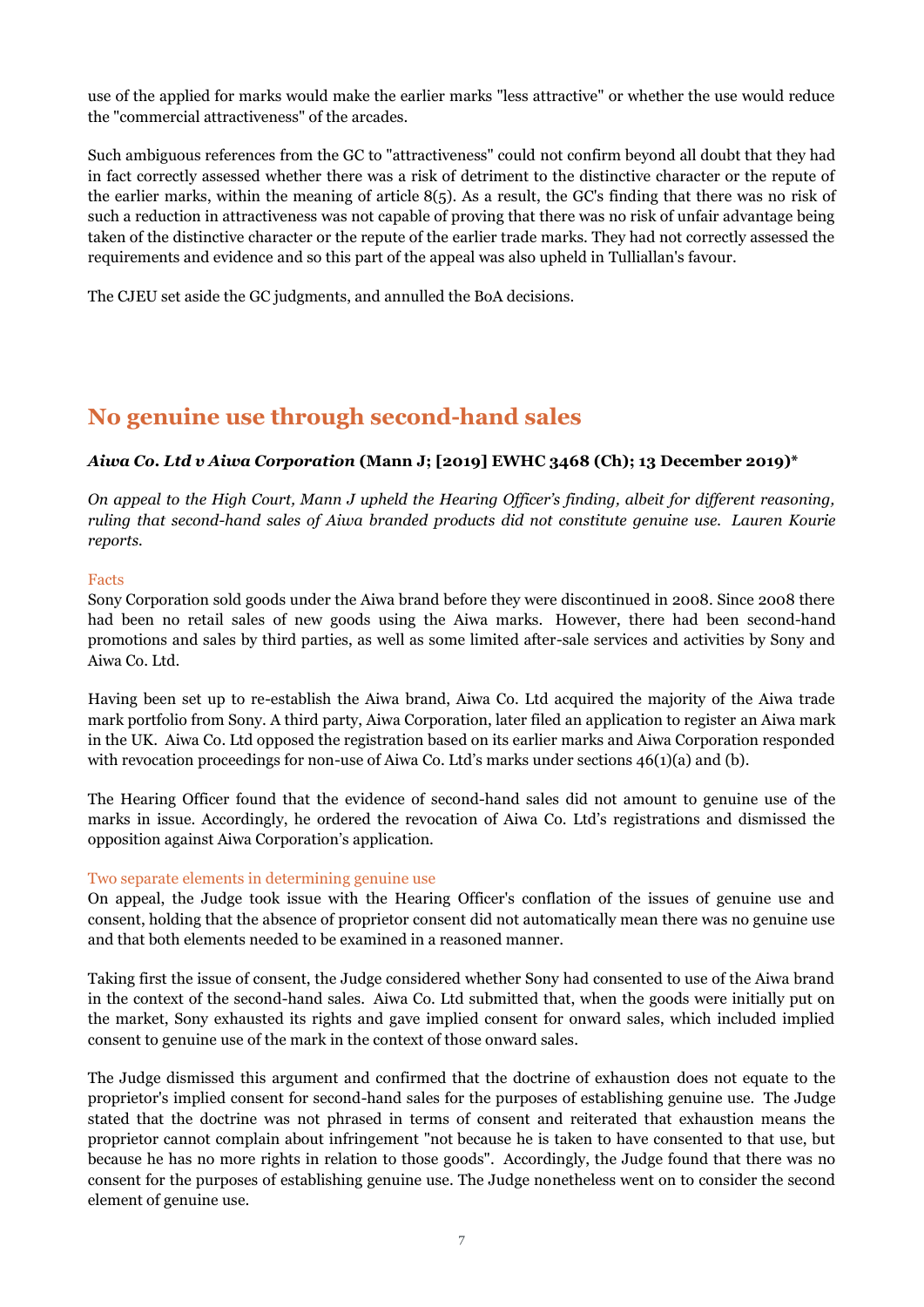In applying the eight principles for genuine use established in *The London Taxi Corporation Ltd v Frazer-Nash Research Ltd* [2016] FSR 579, the Judge found the level and nature of activity generated in relation to the second-hand sales was incapable of maintaining a market share or preserving an outlet for the goods bearing the mark. The Judge accepted Aiwa Co. Ltd's submission that the appearance of the Aiwa mark on second-hand goods was capable of distinguishing goods originating from Sony from other goods. However, the Judge held this was not enough in of itself to amount to genuine use and that the additional principles in *The London Taxi Corporation* needed to be satisfied.

Additionally, the Judge held that the evidence of second-hand sales was "rather thin," and in particular there was no evidence of actual sales during the critical 5-year period. In fact, the Judge stated that Aiwa Co. Ltd "ought to have done better" in providing evidence of second-hand sales and a healthy second-hand market in the goods. Therefore, the Judge upheld the Hearing Officer's decision, finding neither consent nor genuine use in relation to the second-hand sales.

## **Ownership of goodwill and copyright in a business, brand and logos**

## *Shua Ltd v Camp and Furnace Ltd ("C&F")* **(Halliwell J; [2020] EWHC 687 (Ch); 24 March 2020)\***

*In two sets of proceedings, the first relating to passing off and copyright infringement and the second relation to a petition under s.994 of the Companies Act 2006, HHJ Halliwell considered as preliminary issues the ownership of the goodwill of the business and brand and copyright in the logos. Louise O'Hara reports.*

## Facts

Shua alleged that C&F was liable for passing off and copyright infringement by using Shua's brand "Bongo's Bingo" ("BB") and logos. Shua had three shareholders, Mr Joshua Burke and Mr Jonathan Lacey (who each held 42.5% of the shares) and C&F (which held 15% of the shares). C&F defended Shua's claim on the grounds that it was a co-the owner of the BB goodwill and was entitled to an equitable licence to use the logo.

Mr Burke worked as a promoter and events manager. Mr Burke was employed by C&F to promote and manage events at a venue owned by C&F. C&F agreed that Mr Burke was permitted to promote and organise his own events at the venue, provided that he generated an acceptable level of business for C&F whilst he was working for them.

Mr Burke met Mr Lacey during the time he worked for C&F. Mr Lacey was a DJ acting under the stage name "Jonny Bongo". Mr Burke and Mr Lacey met in early 2015 to explore Mr Lacey's interest in hosting events at the venue. During this meeting, Mr Lacey explained that he had a new idea to incorporate a bingo theme into his offbeat version of a traditional pub quiz. Mr Burke made arrangements with Mr Lacey to stage a new club night at the venue named "Bongo's Bingo".

The event was a success and Mr Burke and Mr Lacey continued to hold events at the venue. C&F was entitled to the bar receipts, and paid Mr Burke 15% of the net profits from the bar in addition to his salary. In light of the success of the venture, Mr Burke resigned from C&F to work directly with Mr Lacey. Mr Lacey subsequently assigned the goodwill in the brand to himself and Mr Burke, and later, once it was incorporated, to Shua.

Despite Mr Burke's resignation from C&F, it was understood that he intended to continue to host event nights at the venue and wished to retain his entitlement to 15% of net profits from the bar at any such events. On 15 June 2015, Mr Burke and C&F met to discuss the future relationship between Mr Burke and C&F.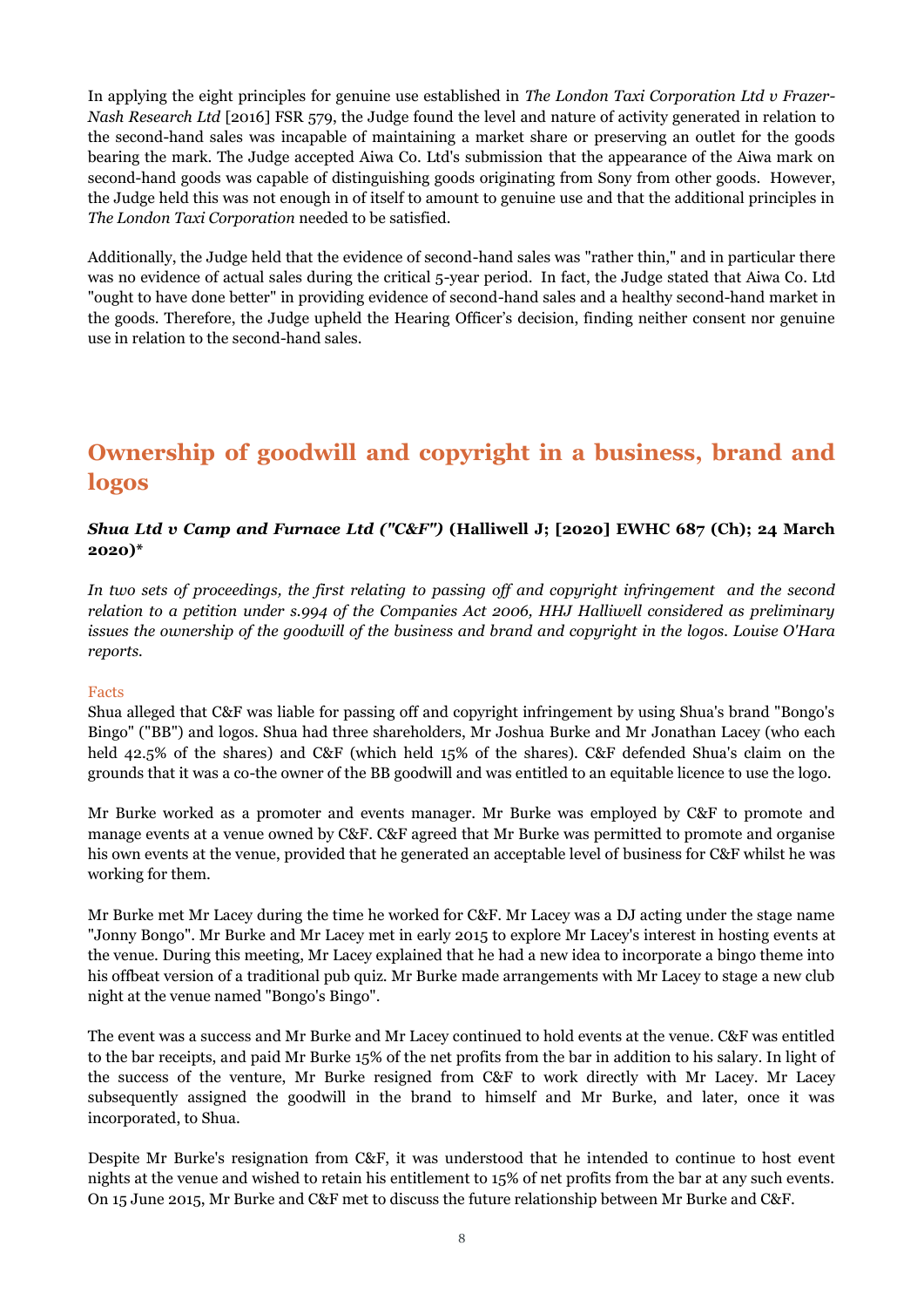An email C&F sent following the meeting sought to confirm that C&F had "a 15% "stake" in Bongos Bingo on the road". This was agreed by Mr Burke by way of return email. It was clear from the witness evidence that the word "stake" had been placed in inverted commas as it wasn't clear to the parties at the time what form C&F's interest in the venture was going to take. The expression was kept deliberately vague so that it could have meant a 15% share of income or 15% share of the business. Some time after Shua was incorporated, 15% of the shares in Shua were transferred to C&F upon C&F's request.

#### Ownership of goodwill in the business

The Judge noted that where an entertainer personally develops a name and attracts a public following, goodwill subsists in that person regardless of whether a third party engaged them to provide services. The Judge considered that it was "overwhelmingly clear" that the goodwill in the BB brand initially belonged to Mr Lacey in his personal capacity. The concept of an entertainment medium fusing bingo with rave and dances was developed by Mr Lacey, with some limited involvement of Mr Burke. The success of the club night was primarily based on Mr Lacey's act: until 2017 events were personally presented by Mr Lacey and witness evidence from C&F confirmed that the BB event was "heavily driven by (or dependent upon) [Mr Lacey's] personality".

The Judge was not convinced that C&F had played a significant part in creating the BB concept, with witness evidence focusing on peripheral details such as lighting. It was not relevant that C&F had incurred expenses in connection with the BB events. C&F generated substantial revenue from bar receipts in respect of the BB events well in excess of its initial expenditure.

As a result, Mr Lacey was solely entitled to the BB goodwill when he assigned the goodwill to both himself and Mr Burke and later to Shua.

#### Ownership of the copyright in the logos

Mr Burke engaged a third party, Mr Joe Murphy, to draw logos for BB, the copyright in relation to which was later assigned to Mr Burke and then to both Mr Burke and Mr Lacey.

The Judge was convinced that, despite the commission taking place during the time that Mr Burke was employed by C&F, on the basis that C&F did not restrict Mr Burke from engaging in promotional activities outside the limits of his employment, it could not be assumed that he engaged Mr Murphy in his capacity as employee. Accordingly C&F had no rights in the copyright in logos used by BB.

The reported cases marked \* can be found at http://www.bailii.org and the CJ and GC decisions can be found at http://curia.euro pa.eu/jcms/jcms/j\_6/hom